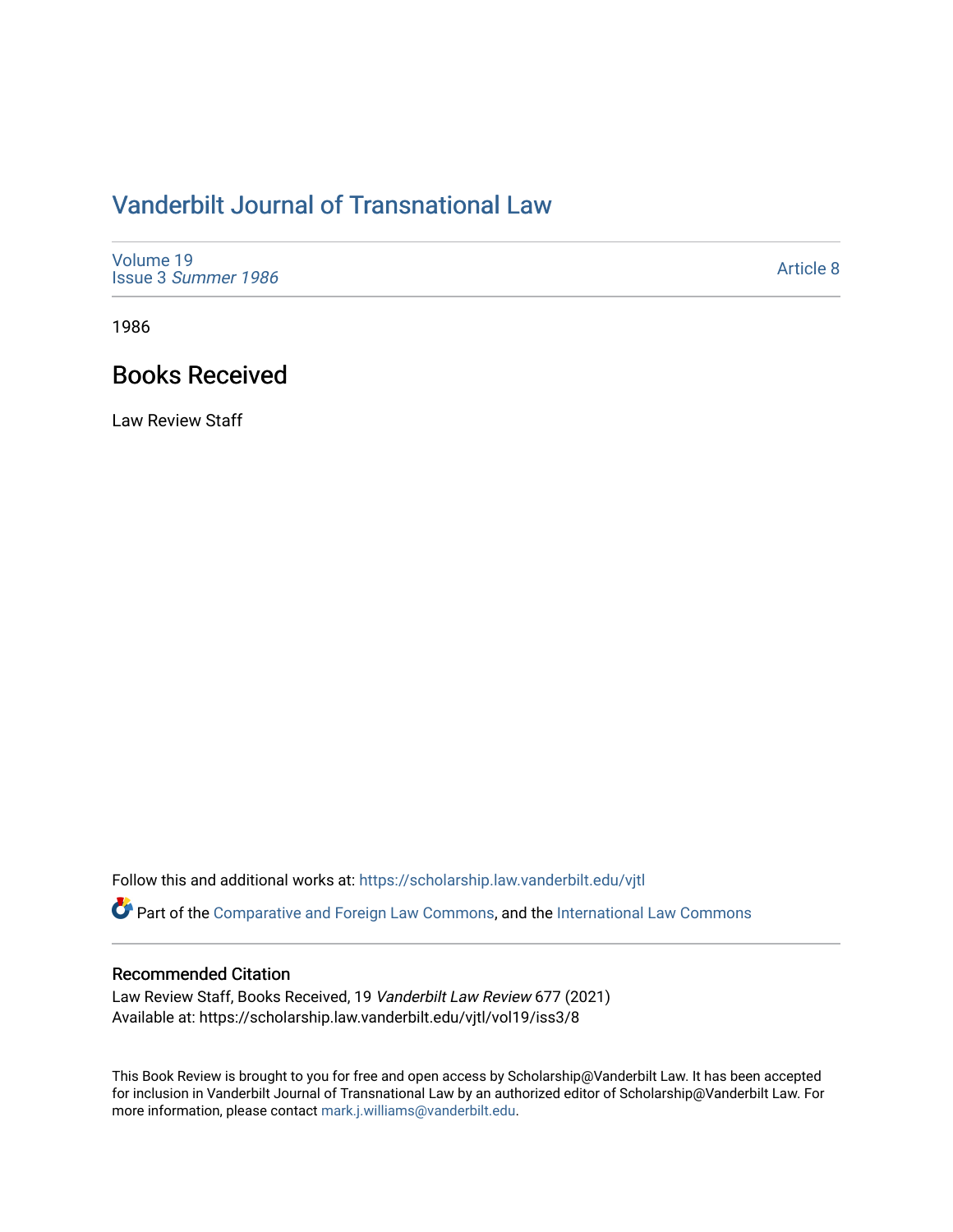## **Books Received**

THE WORLD OF **SCIENCE AND** THE RULE OF LAW. By John Ziman, Paul Sieghart, and John Humphrey. New York: Oxford University Press, 1986. Pp. viii, 343. \$37.00.

In August 1975, thirty-five nations signed the Helsinki Accords, pledging adherence to an international code of human rights law which would allow scientists to function freely and effectively. This work examines the performance of the thirty-five nations in holding to the accords. The examination delves into areas particularly important for scientists: the rights to expression, opinion, education, association, and intellectual achievement. The book goes on to examine the reasons for these obstacles to the world of science and concludes with an exhortation for people of all nations to help any citizen whose human rights have been violated.

**ESSAYS ON** INTERNATIONAL LAW. By Stuart **S.** Malawer. Buffalo: William S. Hein & Co., 1986. Pp. ix, 201. \$35.00.

Terrorism, foreign policy, international trade, and moral damages are important issues facing the United States in the 1980s. This work contains a collection of the author's relatively short pieces on those topics. Malawer focuses on the Iranian Hostage Accords and their invalidity under international law in the portion of the book covering terrorism. He also discusses the use of military and economic force to combat terrorism as well as the need for clarification of the balance between the President's authority over foreign affairs and Congress' power to regulate international commerce. In the foreign policy section, Malawer covers topics such as imposed treaties, Reagan's first five years as President, and the United States Supreme Court's return to a methodological approach to statutory interpretation. He also presents reviews of works by other authors, among them Zbigniew Brzezinski and Senator Daniel Patrick Moynihan, on a range of foreign policy issues. The author approaches a variety of international trade issues, including import quotas, international business education, and international business law. His reviews of other works introduce the subjects of business-government relations and import remedies, among others. Finally, Malawer uses a comparative-law approach to address damages for mental anguish in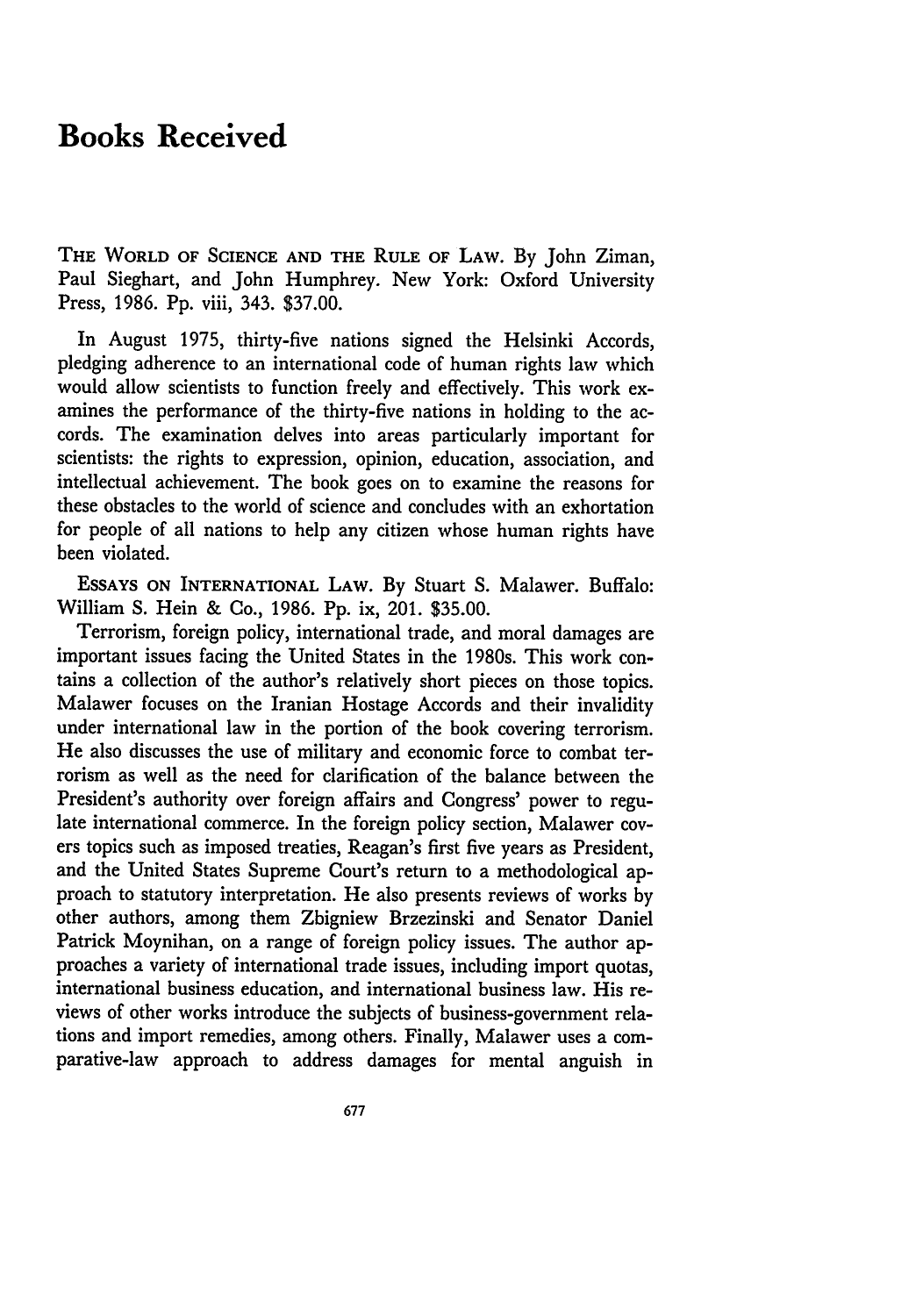wrongful death cases, which are allowed in personal injury cases in most United States jurisdictions but not in a number of other nations.

**THE** IMF **IN A CHANGING** WORLD, 1945-85. By Margarett Garritsen deVries. Washington: International Monetary Fund, 1986. Pp. x, 226.

The International Monetary Fund (IMF) became an effective international organization for consideration and resolution of international monetary problems by adapting to changing world circumstances. In this work deVries traces the development of IMF from Bretton Woods to the present. She begins by describing the formulation and implementation of policies to maintain par values for exchange rates, abolish currency restrictions and establish currency convertability during World War II reconstruction. DeVries then explains how the IMF developed unique leverage through lending that conditioned stand-by credit agreements upon economic policies that correct balance of payment disequilibriums, reinforced by required annual substantive economic consultations. Then she discusses IMF responses to problems of international liquidity, particularly short-term capital movements, and declines in members' export earnings caused by price fluctuations for primary products. DeVries then examines the shift from regulatory to financial functions when the IMF became primarily a large scale lender in response to threats of severe exchange instability caused by massive external payment imbalances in the wake of sharp oil price increases, high inflation, world-wide recession, and a shift from a par value to a floating exchange rate system in the 1970s. Finally, she addresses the IMF's responses to the current world debt crisis.

**SOVIET** LAW **AND SOVIET REALITY.** By Olimpiad S. Ioffe. Dordrecht: Martinus Nijohoff Publishers, 1985. Pp. vi, 234.

In this work Ioffe states that Marxism contains two inconsistent components, which he calls the doctrine and the "crown." Because the Marxist goal of an ideal society cannot be achieved by faithfully adhering to Marxist doctrine, the Soviet legal system is unable to effectuate its principles. loffe illustrates this by systematically examining five broad ideological tenets of Marxism and tracing the processes by which Marxist practices have been distorted to the point of diametric opposition to the ideals that they purport to implement. The result is that in the Soviet Union democratic centralism is interdependent with centralized democracy, political emancipation with economic slavery, universal equality with universal hierarchy, and proclaimed legality with legalized arbitrariness. loffe concludes that this situation is not a result of abuses by misguided Soviet leaders but instead is the logical product of Marxism's contradictory components put into practice.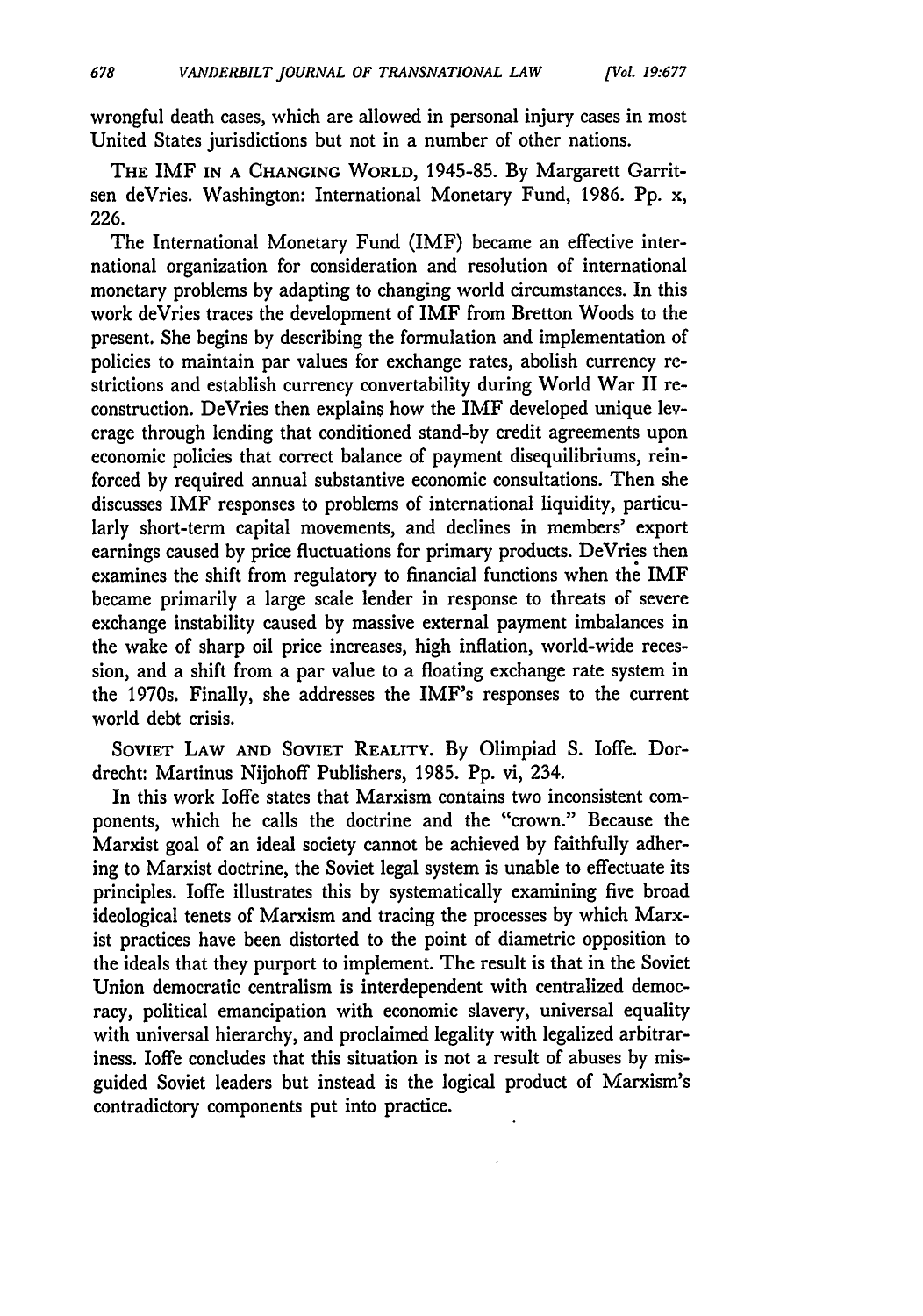SWITZERLAND'S ROLE **AS AN** INTERNATIONAL FINANCIAL **CENTER.** By Benedicte Vibe Christensen. Washington: International Monetary Fund, 1986. Pp. v, 40. \$7.50.

Over the years, Switzerland has held an important position in the field of banking and finance, but recent developments in financial institutions have. caused Switzerland to make changes in its financial structures. Christensen first explains why Switzerland has been a dominant international financial power, outlining the many strengths that provide a base for their banks. He then describes the effect of any increase in foreignbank competition. Christensen next explores specialty areas of Swiss banks, including portfolio development, off-balance-sheet fiduciary accounts, and the monopoly of bond issues in Swiss francs. Finally, he discusses the recent developments in Swiss financial institutions of the 1980s, cases of capital restrictions, and Swiss competitiveness as a financial center. The author notes that, given these developments, Swiss financial institutions have maintained stability, risen above debt problems of the early 1980's, and remained comparatively free of regulation, in contrast to those of most other countries.

**LATIN AMERICAN SOCIETY AND LEGAL CULTURE:** A BIBLIOGRA-PHY. Compiled by Frederick E. Snyder. Westport, Connecticut: Greenwood Press, 1985. Pp. xv, 188.

The unique economic, political, and social developments of the tumultuous histories of Latin American countries have shaped distinctive legal systems and institutions in Latin American law. This work purports to provide a comprehensive bibliography of major legal themes in Latin America within the broader contexts of its economic, political, social, and historic attributes. Snyder divides his compilation of sources into three parts. Part One focuses on sources primarily in Spanish and Portuguese describing what is known of the legal life in Latin America before European exploration and during the period of Iberian colonial rule. Part Two contains references in English, Portuguese, and Spanish discussing Latin American constitutionalism, codification movements, procedural aspects, and major jurisprudential movements in relation to general intellectual developments and historic aspects of the region. Part Three concludes with readings exploring the varied approaches that have emerged in substantive law in response to the economic and political crises of Latin America in modern times.

**INTERNATIONAL LAW OF TAKE-OVERS AND MERGERS: UNITED STATES, CANADA, AND SOUTH AND CENTRAL** AMERICA. By H. Leigh Ffrench. Westport, Connecticut: Greenwood Press, 1986. Pp. viii, 359. \$55.00.

Corporations throughout the world are finding take-overs and mergers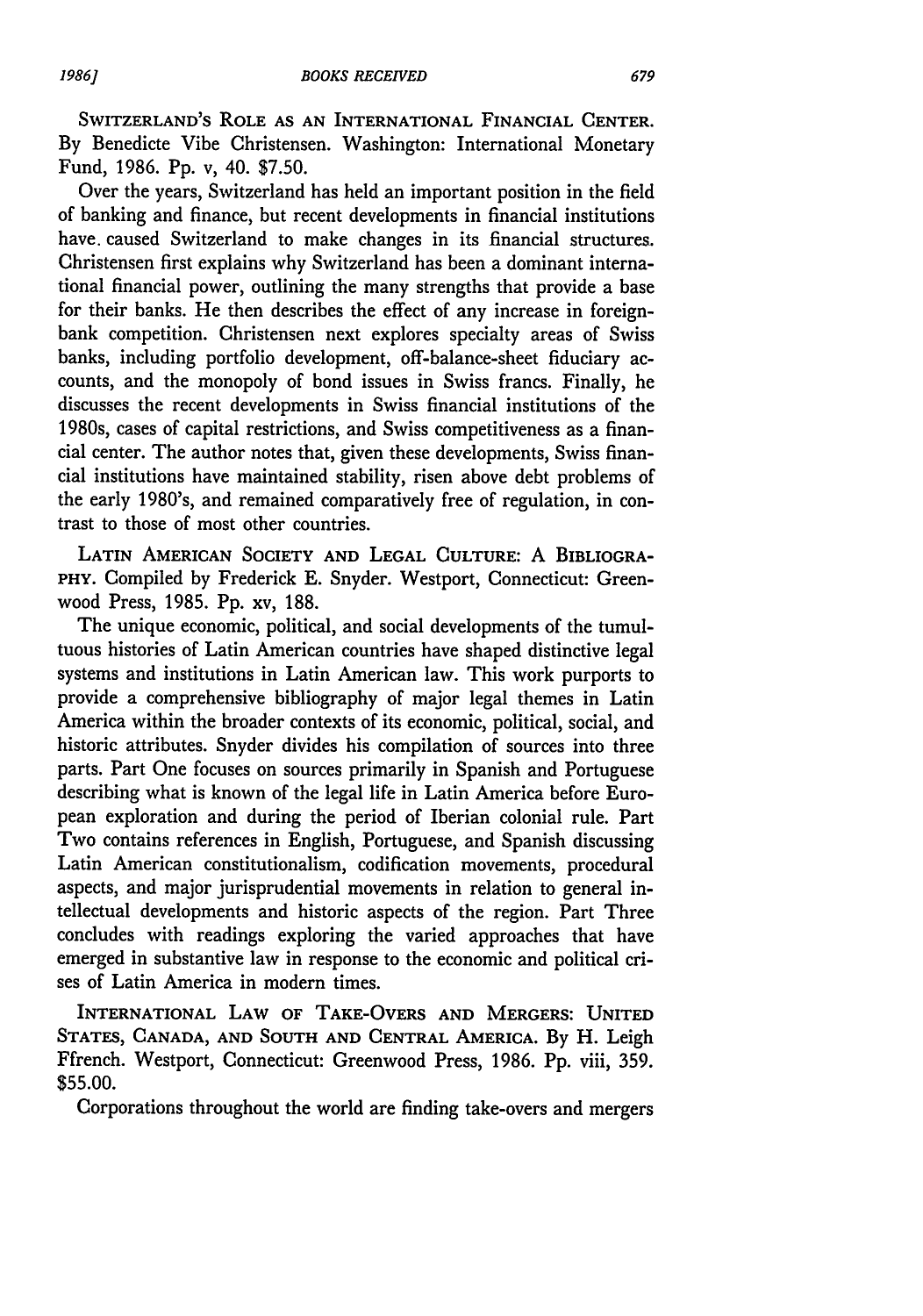680

increasingly attractive due to the economic advantages involved. This volume is part of a four-volume set that is designed to aid corporate officers as well as lawyers and bankers serving multinational corporations in their research, decision-making and negotiations of acquisitions and mergers in particular countries. The entire set covers nearly every country in which there exists some control of take-overs and mergers. Ffrench describes each country's regulation separately in order to dispell any reader's ignorance of a country's commercial laws, thereby, it is hoped, facilitating cooperation between companies of different countries. In this particular volume, Ffrench includes complete coverage of the intricate statutory regulations and case law of the United States and Canada, and analyzes proposals for reform in these countries that would simplify take-over and merger regulation. The book is a detailed description of regulations in each country for use as a practical, comprehensive guide, and is not an analysis of the phenomenon of take-overs and mergers, or a suggestion for any optimal type of regulation.

To **CHAIN THE DOG** OF **WAR: THE WAR** POWER OF **CONGRESS IN HISTORY AND** LAW. **By** Francis D. Wormuth and Edwin B. Firmage. Dallas: Southern Methodist University Press, 1986. Pp. xi, 347.

The Constitution delegates to Congress the authority to declare war. The authors here argue that the framers of the Constitution deliberately separated the power to initiate war from the power to conduct war. They proceed to analyze instances from the early days of the Republic through the Reagan Administration in which the President has initiated acts of war without prior congressional consent. Although some argue that modern warfare demands quick decisions that only the President can make to maintain the element of surprise, the authors counter that the horrifying consequences of a war in this nuclear age require deliberation by Congress. Thus, the authors side with the Framers in their decision to delegate the war power to Congress and not to the President.

COMPARATIVE LAW YEARBOOK. Issued **by** the Center for International Legal Studies. Dordrecht: Martinus Nijhoff Publishers, 1986. Pp. vi, 247.

This work discusses a variety of recent developments in international law. The first section of the book is a symposium on women in the law, with a compilation of articles focusing on the role of women in the legal profession in various countries. Each article traces the evolution of the legal profession from a field dominated by men to the present more favorable situation for female lawyers. The authors examine reasons for the increase of women attorneys in various countries and project an outlook for the future. The second section of the work is devoted to varied international issues. In this issue consumer protection in Brazil and the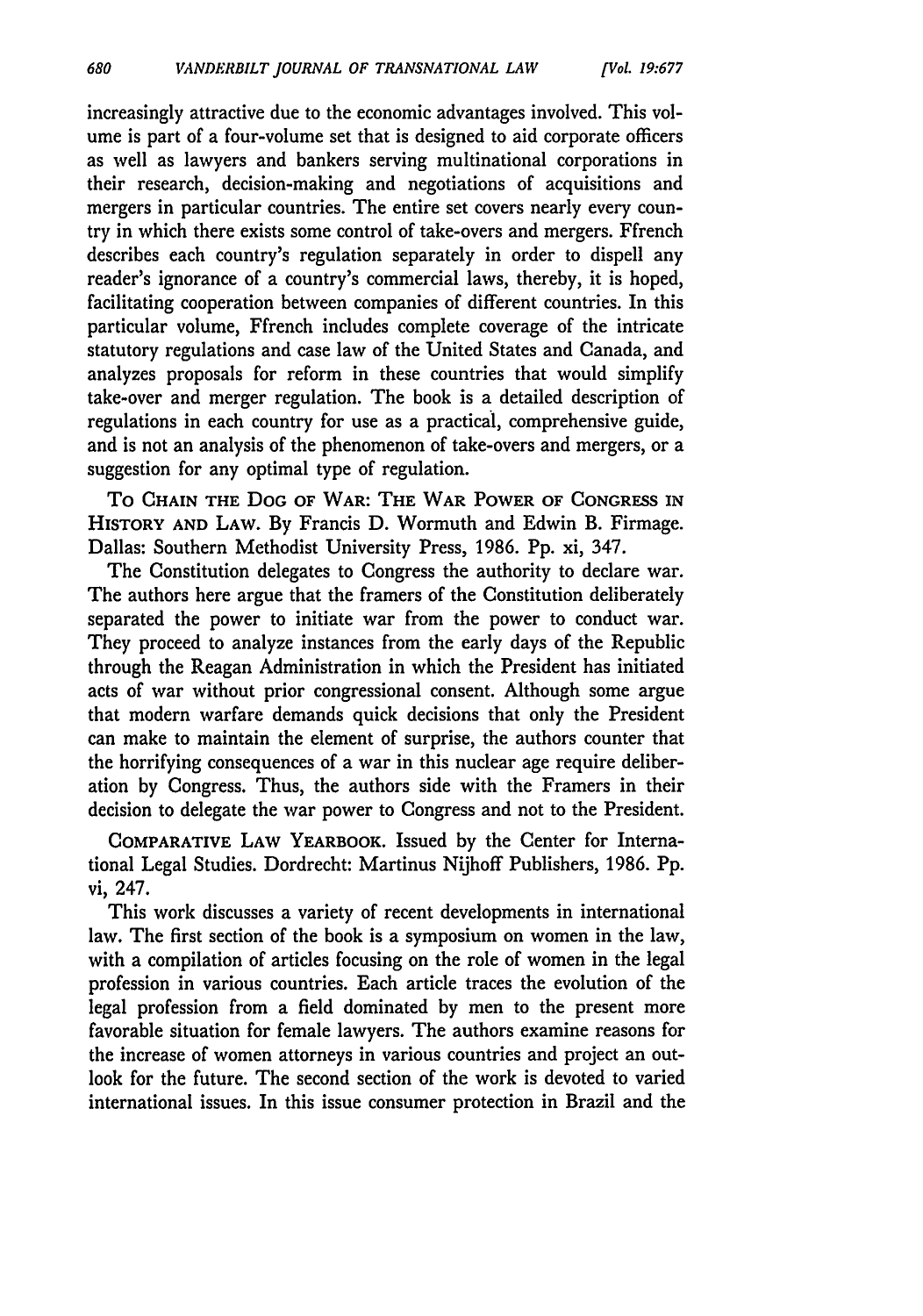judicial process in Italy are discussed. The final and most substantial section of the book examines recent developments in private international law. Some of the topics in this survey include commercial law, intellectual property, antitrust taxation, arbitration and procedure and significant regional developments. This section reviews recent case and statutory developments from various countries and the European Economic Community.